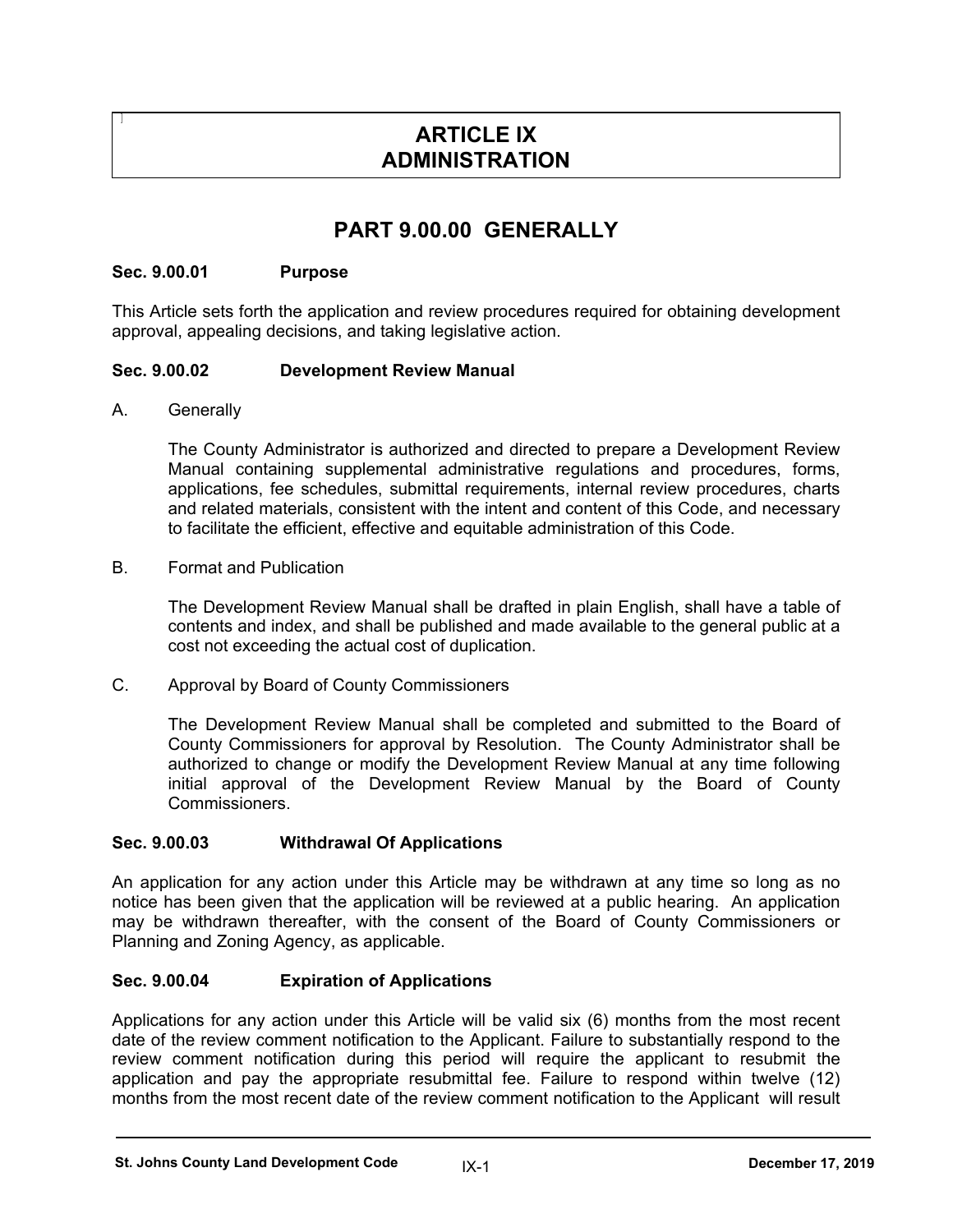in expiration of the application. Upon expiration, a new application is required, including all appropriate fees. Applications that have received final review comment notification shall be scheduled for a public hearing before the Planning and Zoning Agency not more than one hundred twenty (120) days from the date a complete application is determined.

## **Sec. 9.00.05 Concurrent Applications**

An application for the rezoning of land, Special Use Permit, or Variance on all or part of the same land may be made concurrently. In such cases, the effective date of the Special Use Permit and/or Variance shall be held in abeyance until action has been taken by the Board of County Commissioners on the application for rezoning of such land.

## **Sec. 9.00.06 Time Periods**

All time periods provided for in this Article are substantive, and non-compliance with any time period shall deny the substantive right to which the time period applies unless the time period is waived by the Board of County Commissioners. The Board of County Commissioners may waive any such time period or time limits upon a finding of good cause.

## **Sec. 9.00.07 Material Misrepresentations**

Misrepresentation of a material fact in any application for Development Order or Development Permit may be grounds for denial of such application and grounds for revocation of any such application having been granted.

## **Sec. 9.00.08 Management of Applications among Multiple Boards**

It is the intent of this section to simplify and expedite the process for projects with applications pending approval from various boards or agencies that will later appear before the Board of County Commissioners.

- A. Applications requiring more than one (1) type of approval shall be processed concurrently so long as all submitted applications are consistent and are related to the same proposed development or activity.
- B. When a board or agency has made a decision or finding on an application or companion application, its approval or approval with conditions shall constitute a recommendation to the Board of County Commissioners, unless otherwise provided for in this Code.
- C. The Board of County Commissioners may choose to accept the decision or finding of the board or agency, make a binding decision or finding of its own, or send the application back to the board or agency for a decision consistent with the Board of County Commissioners findings or suggestions.

## **Sec. 9.00.09 Title Issues or Impediments**

An applicant for development approval or permit is responsible for any title ownership, or other legal impediment. If there are title issues, ownership issues, or other legal impediments affecting the application, the County may decline to process any development approval or permit, or may suspend, continue, or decline to hold any public hearing, or both, until such issues or impediments are resolved to the County Administrator or his or her designee's satisfaction.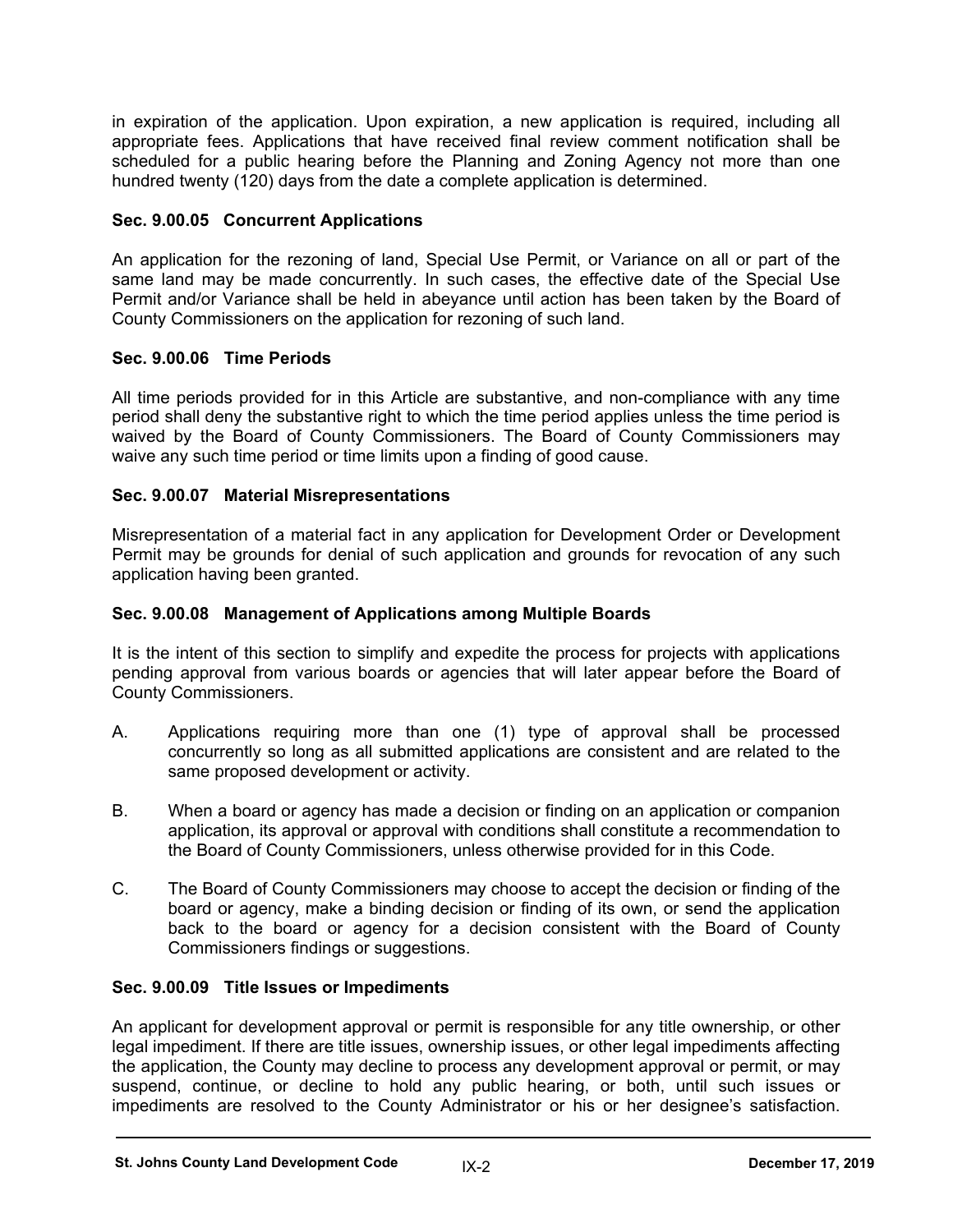# **PART 9.01.00 DEVELOPMENT PERMIT REQUIRED**

## **Sec. 9.01.01 Generally**

No development activity may be undertaken unless the activity is authorized by a Development Permit.

### **Sec. 9.01.02 Prerequisites To Issuance Of Development Permit**

Except as provided in Section 9.01.03 below, a Development Permit shall not be issued unless the proposed development activity:

- A. Is authorized by a final order issued pursuant to this Code; and
- B. Conforms to the Development Review Manual adopted by reference in Section 9.00.02 of this Code.

## **Sec. 9.01.03 Exceptions To Requirement Of A Final Order**

A Development Permit may be issued for the following development activities in the absence of a final order issued pursuant to this Code. However, any development activity exempted from compliance with this Code, shall comply with all previous applicable requirements of law, Ordinance, plat, Development Order or Development Permit in effect at the time of approval of the development activity. Unless otherwise specifically provided, the development activity shall conform to this Code and the Development Review Manual.

- A. Development activity necessary to implement a valid development plan on which the start of Construction took place prior to the adoption of this Code and has continued in good faith. Compliance with the development standards in this Code is not required if in conflict with the previously approved plan.
- B. The Construction or alteration of a One or Two Family Dwelling on a Lot of Record in a legally recorded Subdivision, or Legally Documented Unrecorded Subdivision, approved prior to the adoption of this Code. Compliance with the development standards in this Code is not required if in conflict with the previously approved plat.
- C. The alteration of an existing Building or Structure so long as no change is made to its gross floor area, its Use, or the amount of impervious surface on the site.
- D. The erection of a Sign or the removal of Protected Trees on a previously developed site which is independent of any other development activity on the site.
- E. The re-surfacing of a vehicle use area that conforms to all requirements of this Code.
- F. All other activities that are required by this Code to only obtain a Development Permit.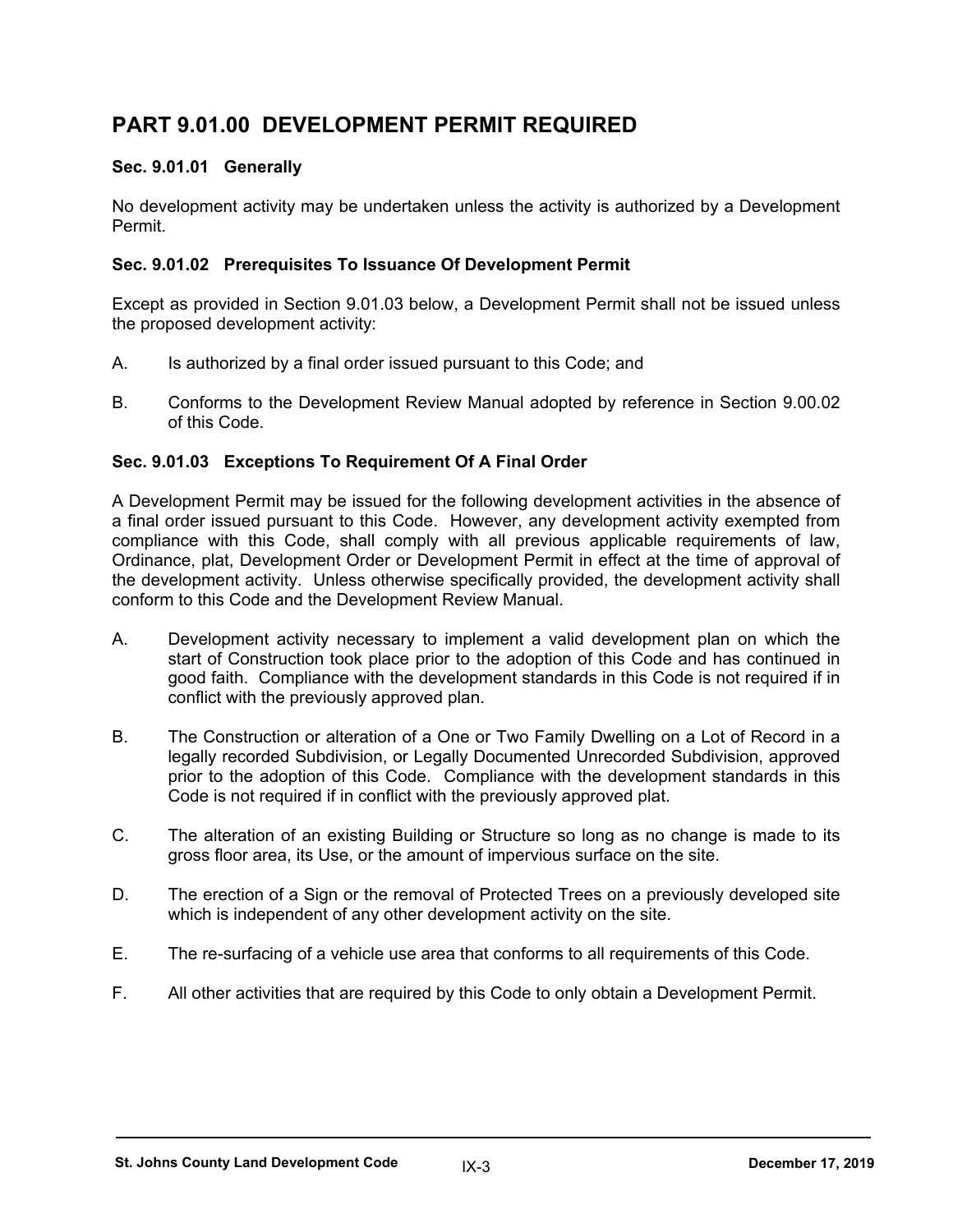## **Sec. 9.01.04 Procedure**

## A. Application

An application for a Development Permit shall be filed with the County Administrator on forms provided by the County Administrator.

B. Completeness Review

The application and any required submittals shall be reviewed for completeness by the County Administrator. If incomplete, the County Administrator shall, within five (5) working days of receipt of the application, inform the Applicant of what additional information is needed.

C. Compliance Review

The County Administrator shall review the proposal and decide whether to grant or deny the requested Development Permit in accordance with time limits established in the Development Review Manual. The County Administrator's decision shall be based on whether the proposal complies with all applicable provisions of this Code and other County regulations.

D. Decision

A decision to approve the application shall be in the form of a written Permit. A decision not to approve shall be in the form of a letter setting forth the reasons for the denial.

## **Sec 9.01.05 Right-of-Way Permits**

- A. An "Application for Right-of-Way Permit" shall be submitted to, and approved by, the County Administrator prior to commencement of any planned Construction activities within County right-of-way. Construction activities include, but are not limited to: utility installations, driveway connections, sidewalks, drainage alterations, placement of mailboxes, Signs, and similar Construction activities that normally occur within the rightof-way, unless exempted by provisions of Section 6.04.04.B. Right-of-Way Permits shall not be required for Construction activities that are approved through a "Development Permit" subject to the provisions of Part 9.01.00 herein.
- B. The "Application for Right-of-Way Permit" and related drawings shall be submitted in triplicate to the County Administrator for review. One of the three (3) applications shall be an original. Upon approval, the Applicant will receive one (1) copy of the approved application which shall be kept on the job site during the duration of the Construction or installation activities and shall be made available to County personnel upon request during field inspections. The original will be placed in County files and one (1) copy shall be used by County inspection staff.
- C. Upon approval by the County Administrator, the Right-of-Way Permit shall allow the described Construction for a specified period not to exceed six (6) months from the date of approval. Right-of-Way Permits for Construction may be extended with prior written approval from the County Administrator up to a total period of twelve (12) months.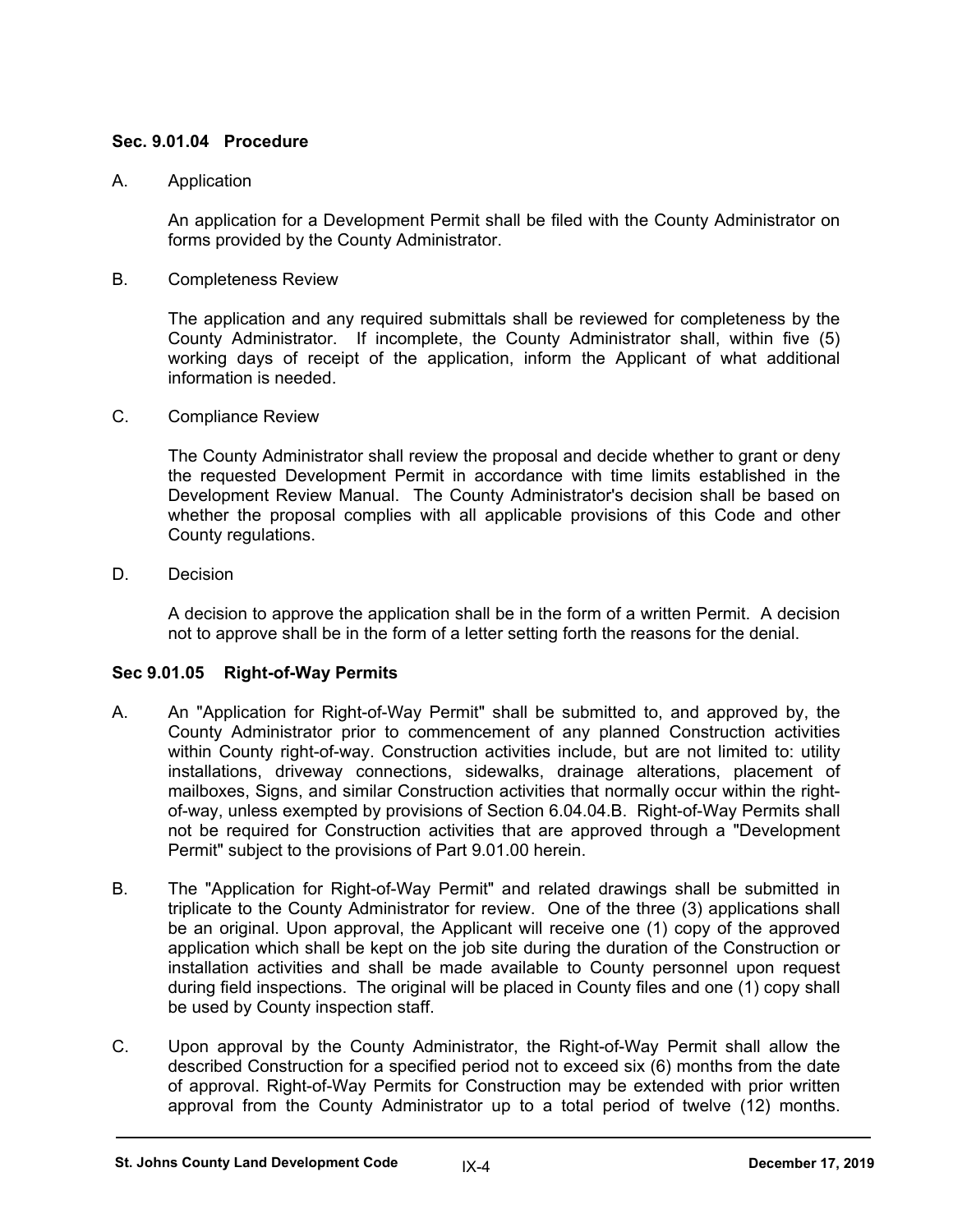Additional extensions beyond a total permit period of twelve (12) months shall require a new "Application for Right-of-Way Permit" to be submitted and approved including payment of all applicable fees.

D. Notification

All site-related roadway and drainage improvements shall be constructed in accordance with approved Construction drawings and related specifications under the authority of the "Right-of-Way Permit" or "Development Permit", as approved by the St. Johns County Development Review process. To ensure Construction is in compliance with Permit conditions, the County Administrator shall be given advanced notification of the following items in the format indicated:

| <b>PERMIT TYPE/WORK ITEM</b>                           | <b>ADVANCED</b><br><b>NOTIFICATION</b> | <b>FORMAT</b> |
|--------------------------------------------------------|----------------------------------------|---------------|
| <b>Development Permits</b>                             |                                        |               |
| <b>Commencement of Construction</b>                    | 24 hours                               | Written       |
| Storm Sewers and Underdrains<br>(prior to backfilling) | 24 hours                               | Verbal        |
| Roadway Subgrade                                       | 24 hours                               | Verbal        |
| Roadway Curb and Concrete Work                         | 24 hours                               | Verbal        |
| Roadway Base Course                                    | 24 hours                               | Verbal        |
| Roadway Surface Course                                 | 24 hours                               | Verbal        |
| <b>Final Inspections</b>                               | 5 days                                 | Verbal        |
| <b>Right-of-Way Permits</b>                            |                                        |               |
| All Construction and Installations                     | 24 hours                               | Verbal        |

E. The County acknowledges that conflicts may occur in scheduling and there may be times when a County inspector will not be available. In those instances where an inspector is not available, and to wait would unreasonably delay the project, the inspection requirements may be met, with advanced approval, by having the Engineer of Record submit, with applicable test reports, a signed and sealed certification to the County Administrator that Construction was performed and completed as specified in the approved Construction drawings and specifications.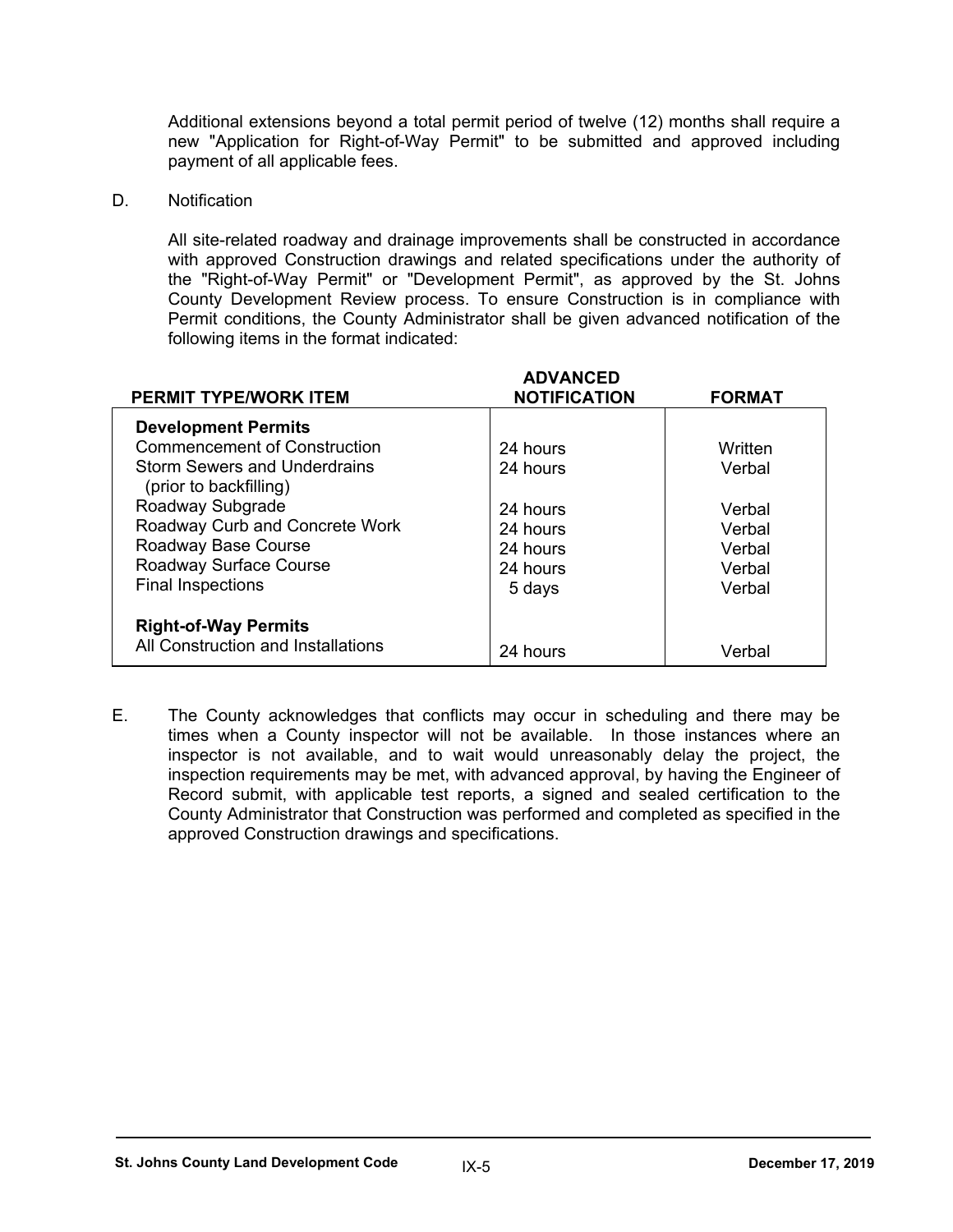**PART 9.02.00 (Reserved)**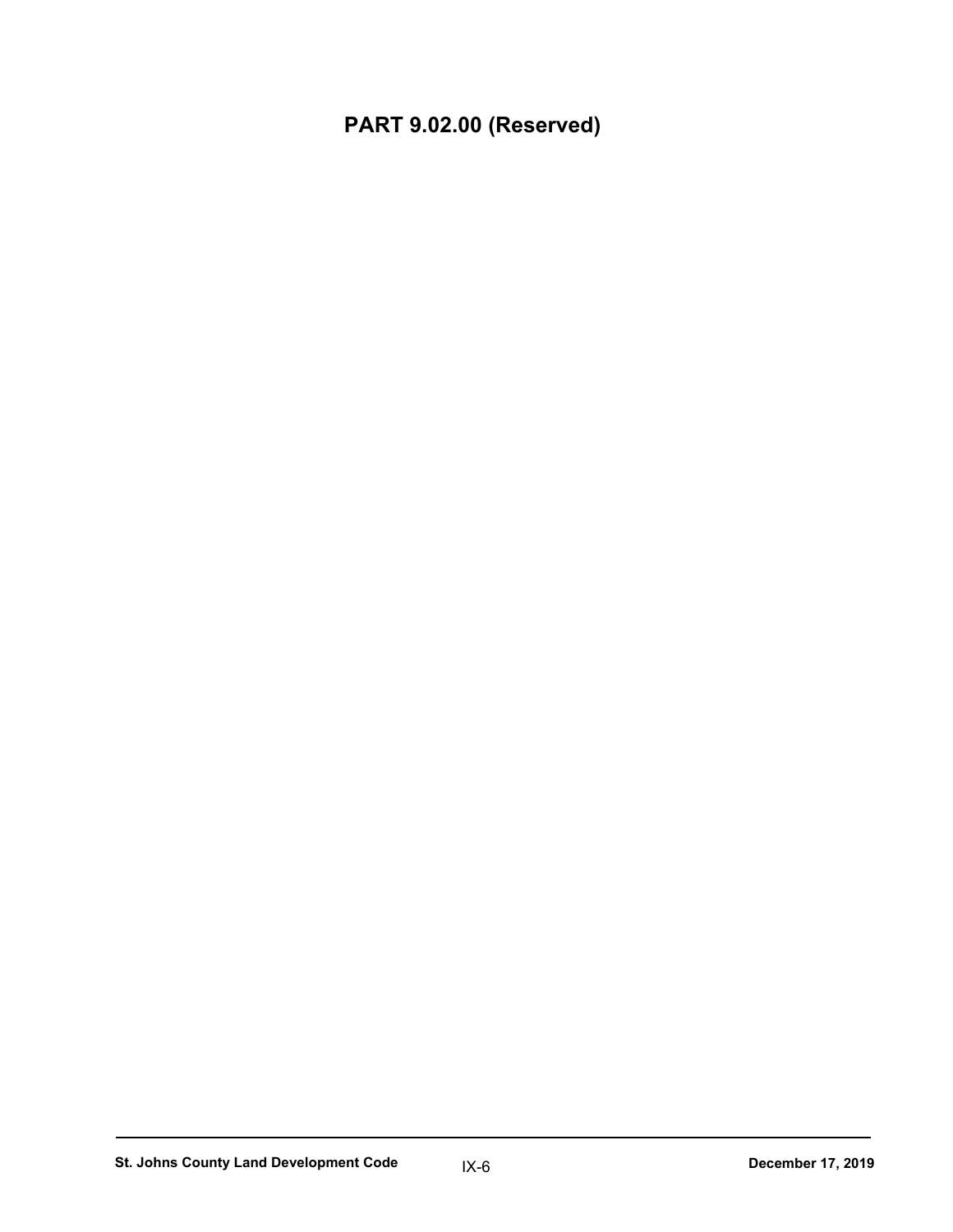# **PART 9.03.00 SPECIAL USES, VARIANCES, TEMPORARY USE PERMITS, MINOR MODIFICATION TO PUD OR PRD**

## **Sec. 9.03.01 Generally**

An application for an Special Use Permit, Variance, Temporary Use Permit, Minor Modification to a PUD or PRD shall be reviewed according to the procedures below. The Applicant shall submit an application on a form provided by the County Administrator.

### **Sec. 9.03.02 Procedures**

- A. Review by County Administrator
	- 1. The County Administrator shall review the application to determine if all required information has been submitted. If additional information is needed, the County Administrator shall notify the Applicant of the deficiencies within five (5) working days of receipt of the application.
	- 2. Upon receipt of a complete application, such matter shall be placed on the agenda of the next reasonably available Planning and Zoning Agency meeting allowing for required notice and the preparation of the report as set forth below.
	- 3. The County Administrator shall issue a written report setting forth findings and conclusions supporting its recommendation that the Planning and Zoning Agency grant or deny the application in accordance with time limits established in the Development Review Manual. This report shall be mailed to the Applicant immediately upon its completion.
- B. Hearing by Planning and Zoning Agency

The Planning and Zoning Agency shall hold a quasi-judicial hearing on the application in accordance with the procedures set forth in Part 9.06.00 below.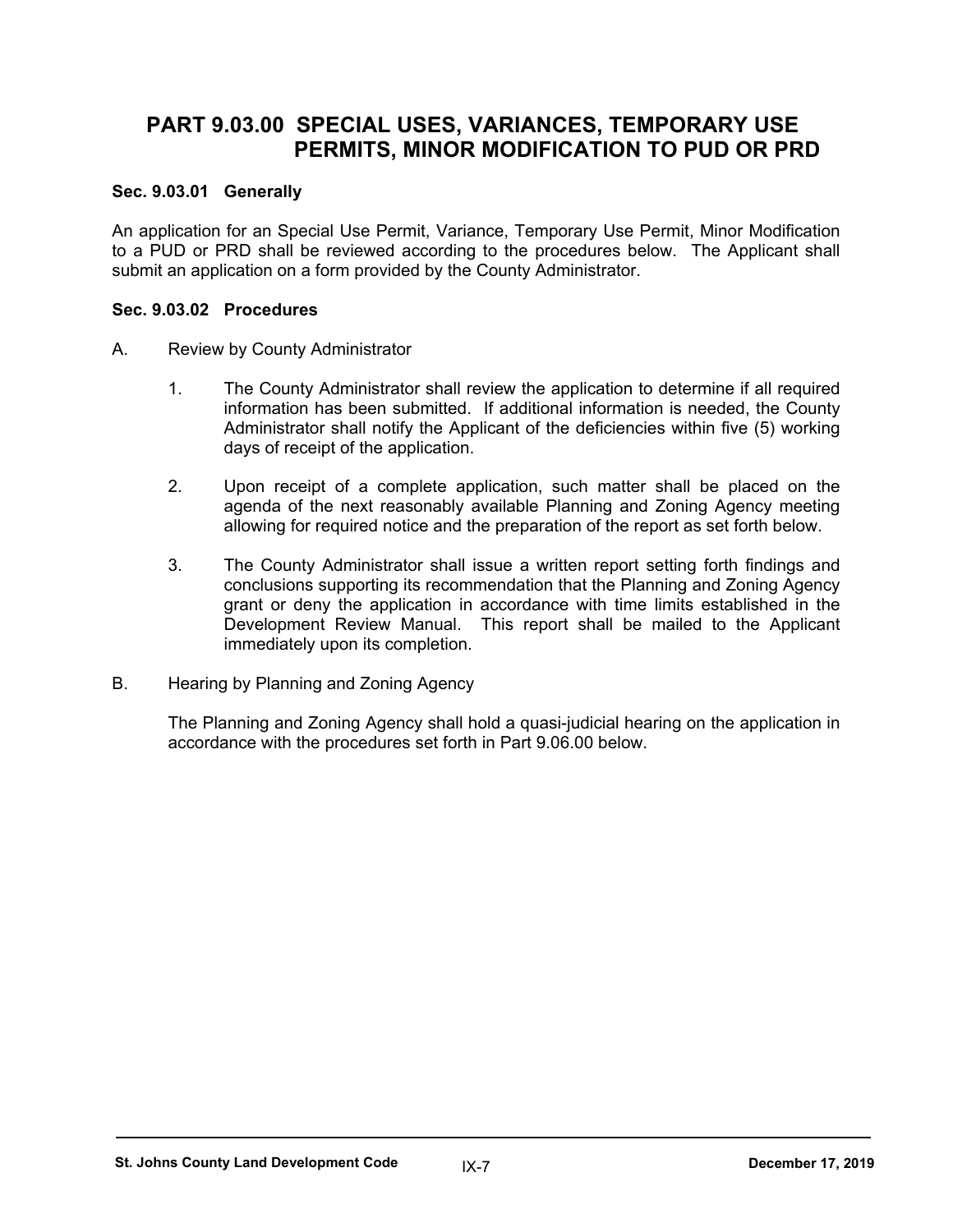## **PART 9.04.00 REZONING OF LAND AND COMPREHENSIVE PLAN AMENDMENTS**

### **Sec. 9.04.01 Generally**

#### A. Amendments Authorized

The Zoning Atlas and Future Land Use Map of the St. Johns County Comprehensive Plan may from time to time be amended pursuant to the procedures set forth below.

B. Small-Scale Land Use Map Amendment Defined

A small-scale land Use map amendment is an amendment to the Future Land Use Map portion of the St. Johns County Comprehensive Plan involving ten (10) acres or less of land, as provided for in Section 163.3187(1)(c), F.S.

#### **Sec. 9.04.02 Initiation Of Proposals**

An Ordinance for the rezoning of land or for a land Use map amendment to the Future Land Use Map may be proposed only by the owner(s) of the subject property or duly authorized agent, the St. Johns County Board of County Commissioners, the Planning and Zoning Agency, or the County Planning Department. All such proposals shall be submitted in writing accompanied by all pertinent information which may be required by the County Administrator for proper consideration of the matter which shall include certificate of title by a title or abstract company or attorney, licensed in the State of Florida, or current copy of recorded deed.

## **Sec. 9.04.03 Review By Planning and Zoning Agency**

A. Public Hearing

A public hearing shall be held by the Planning and Zoning Agency to consider a proposal for a rezoning. The hearing for a site-specific rezoning shall be a quasi-judicial type hearing in accordance with the procedures at Part 9.06.00 below. The hearing for a land Use map amendment shall be legislative in nature.

- B. Planning and Zoning Agency Report
	- 1. The Planning and Zoning Agency shall prepare a report and recommendations to the Board of County Commissioners which shall address:
		- a. The need and justification for the change; and
		- b. The relationship of the proposed amendment or rezoning to the County Comprehensive Plan and this Land Development Code.
	- 2. Unless a longer time is mutually agreed upon by the Board of County Commissioners and the Planning and Zoning Agency, in the particular case, the Planning and Zoning Agency shall submit its report and recommendations to the Board of County Commissioners no later than sixty (60) days from the date a complete application was filed with the County Administrator.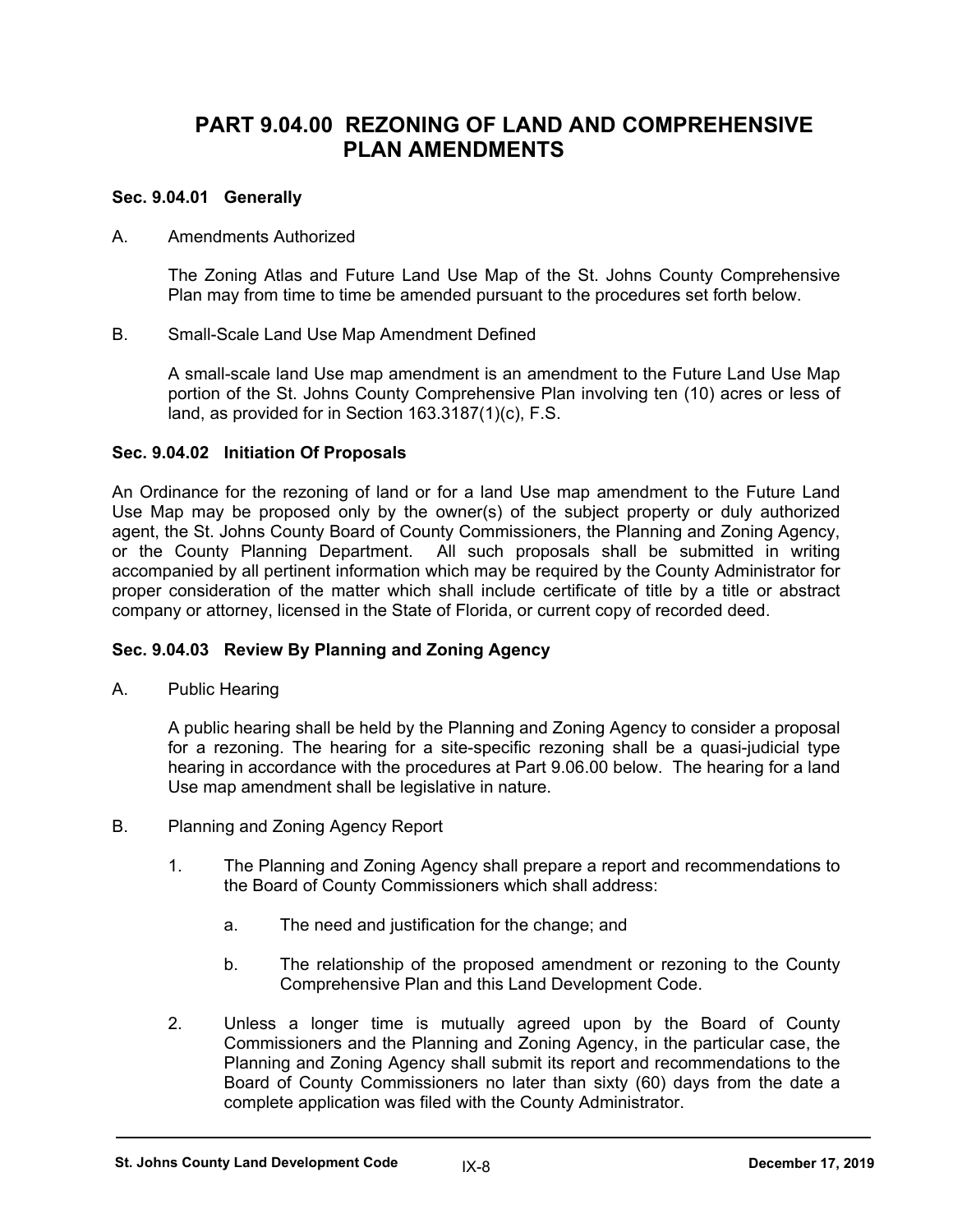3. The report and recommendation of the Planning and Zoning Agency shall be advisory only and shall not be construed to be binding upon the Board of County Commissioners.

#### **Sec. 9.04.04 Action By Board Of County Commissioners**

A public hearing shall be held by the Board of County Commissioners to consider a proposal for a site-specific rezoning. The hearing shall be a quasi-judicial hearing pursuant to the procedures at Part 9.06.00 below.

#### **Sec. 9.04.05 Limitations On Rezoning Land**

A. Re-Application After Approval of Rezoning

Whenever the Board of County Commissioners has, by amendment to this Code, changed the zoning classification of land, the Planning and Zoning Agency shall not then consider any application for rezoning of any part or all of the same land for a period of one (1) year from the effective date of such amendment to this Code.

B. Re-Application After Denial of Rezoning

Whenever the Board of County Commissioners has denied an application for the rezoning of land, no further application shall be filed for the same rezoning category of any part, or all of the same land for a period of one (1) year from the date of such action. In the event that two (2) or more applications for the same rezoning for any part or all of the same land has been denied, no further application shall be filed for the same rezoning category of any part or all of the same land for a period of two (2) years from the date of such action denying the last application filed.

C. Waiver of Time Limits

The time limits in Sections 9.04.05.A. and 9.04.05.B. above may be waived by the affirmative vote of a majority of the Board of County Commissioners when such action is deemed necessary to prevent injustice or to facilitate proper development of the County.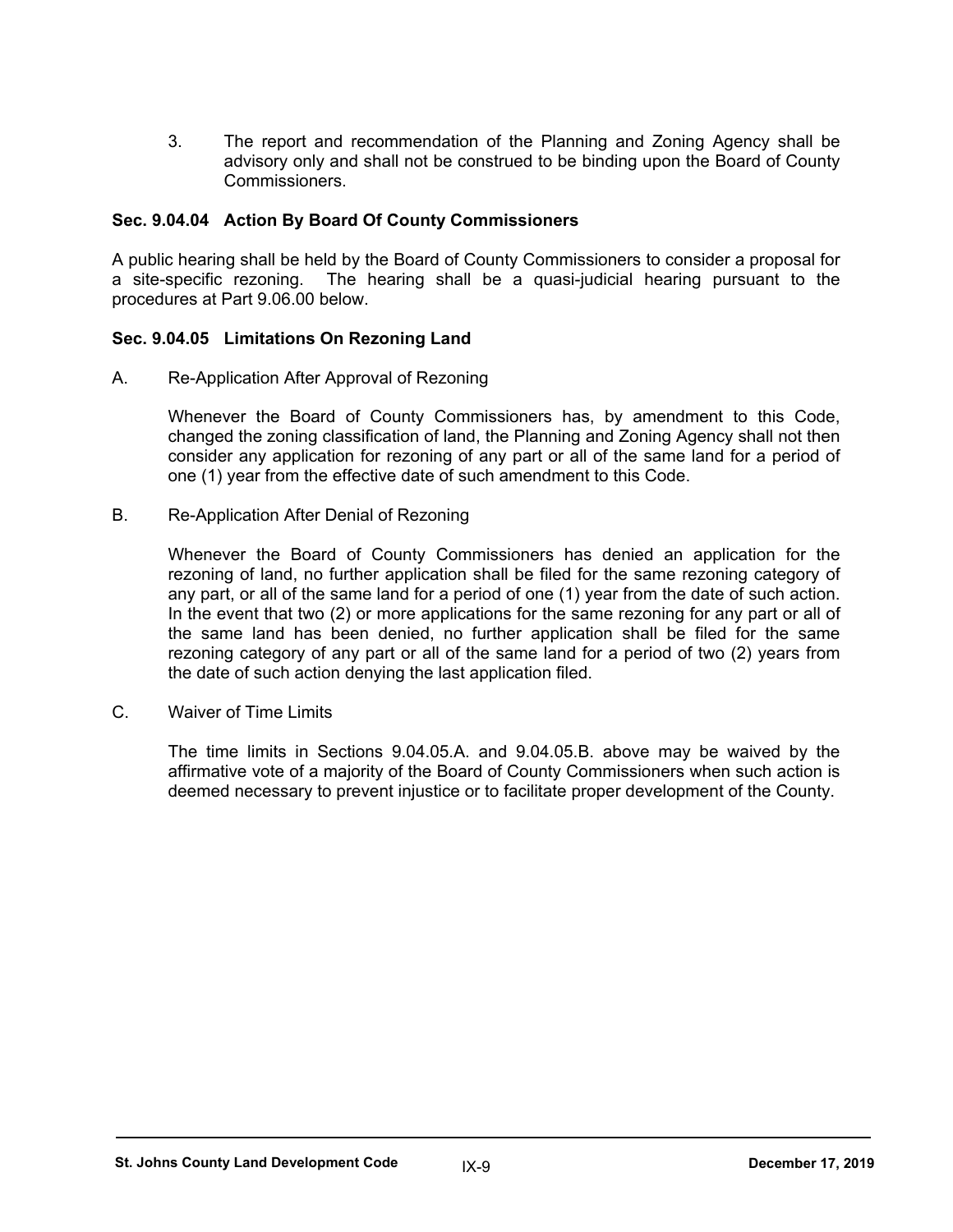# **PART 9.05.00 LAND USE POLICY DECISIONS**

#### **Sec. 9.05.01 Generally**

A. Land Use Policy Decisions Defined

Land Use policy decisions are those that have been declared by the courts of Florida to be "legislative" in nature, rather than "quasi-judicial". These include the following:

- 1. Amendments to the text of the Comprehensive Plan.
- 2. Amendments to the Future Land Use Map of the Comprehensive Plan.
- 3. Large-scale administrative rezonings initiated by the County involving multiple parcels of property.
- B. Applicability

The procedures in this Part shall be followed for the making of all land Use policy decisions as defined above.

C. State Law Controlling

This Part supplements the mandatory requirements of state law, which must be adhered to in all respects.

#### **Sec. 9.05.02 Procedures**

- A. Application
	- 1. A property owner, or duly authorized agent, of land seeking a land Use amendment, the Board of County Commissioners, the Planning and Zoning Agency, or the County Planning Department may initiate a proposal for a Comprehensive Plan text or Future Land Use Map change.
	- 2. Applications for amendments to the Comprehensive Plan, other than small-scale land Use map amendments, or applications otherwise exempt by Chapter 163, F.S., from the twice per year adoption cycle, shall only be accepted during the months of June and December of each calendar year.
- B. Referral to Planning and Zoning Agency

The County Administrator shall refer all land Use policy matters to the Planning and Zoning Agency for review. The County Administrator shall set the application for hearing before the Planning and Zoning Agency not more than one hundred twenty (120) days from the date the application was received, unless specific time periods are otherwise established per Florida Statutes.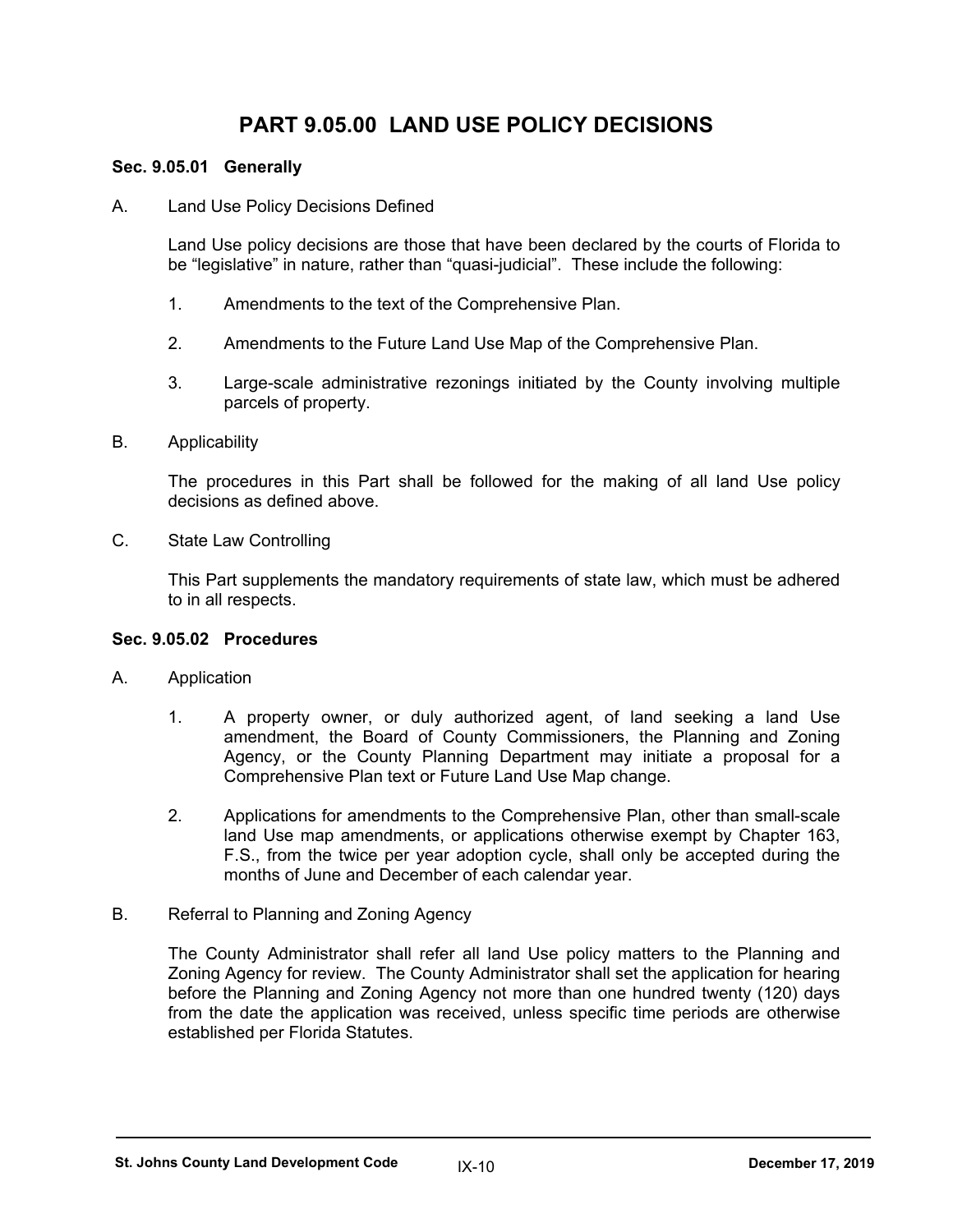C. Recommendation of Planning and Zoning Agency

The Planning and Zoning Agency shall hold a legislative hearing on each land Use policy matter pursuant to the procedures at Part 9.06.00 below. The Planning and Zoning Agency shall thereafter submit to the Board of County Commissioners a written recommendation which:

- 1. Identifies any provisions of this Code, the Comprehensive Plan, or other law relating to the proposed change and describes how the proposal relates to them.
- 2. States factual and policy considerations pertaining to the recommendation.
- 3. In the case of proposed amendments to this Code, includes the written comments, if any, received from the Planning and Zoning Agency.
- D. Decision By Board of County Commissioners

The Board of County Commissioners shall hold a legislative hearing on Comprehensive Plan Amendments, not including small-scale amendments, pursuant to the procedures of Part 9.06.00 below. At the conclusion of the hearing(s) the Board of County Commissioners shall vote to transmit or not transmit the proposed amendments to the Florida Department of Community Affairs. Within one hundred twenty (120) days of receiving the Objections, Recommendations and Comments (ORC) report from the Department of Community Affairs, the Board of County Commissioners shall hold a legislative hearing on the proposed amendments pursuant to the procedures in Part 9.06.00 below to decide to adopt, adopt with changes, or not adopt the proposed amendment(s).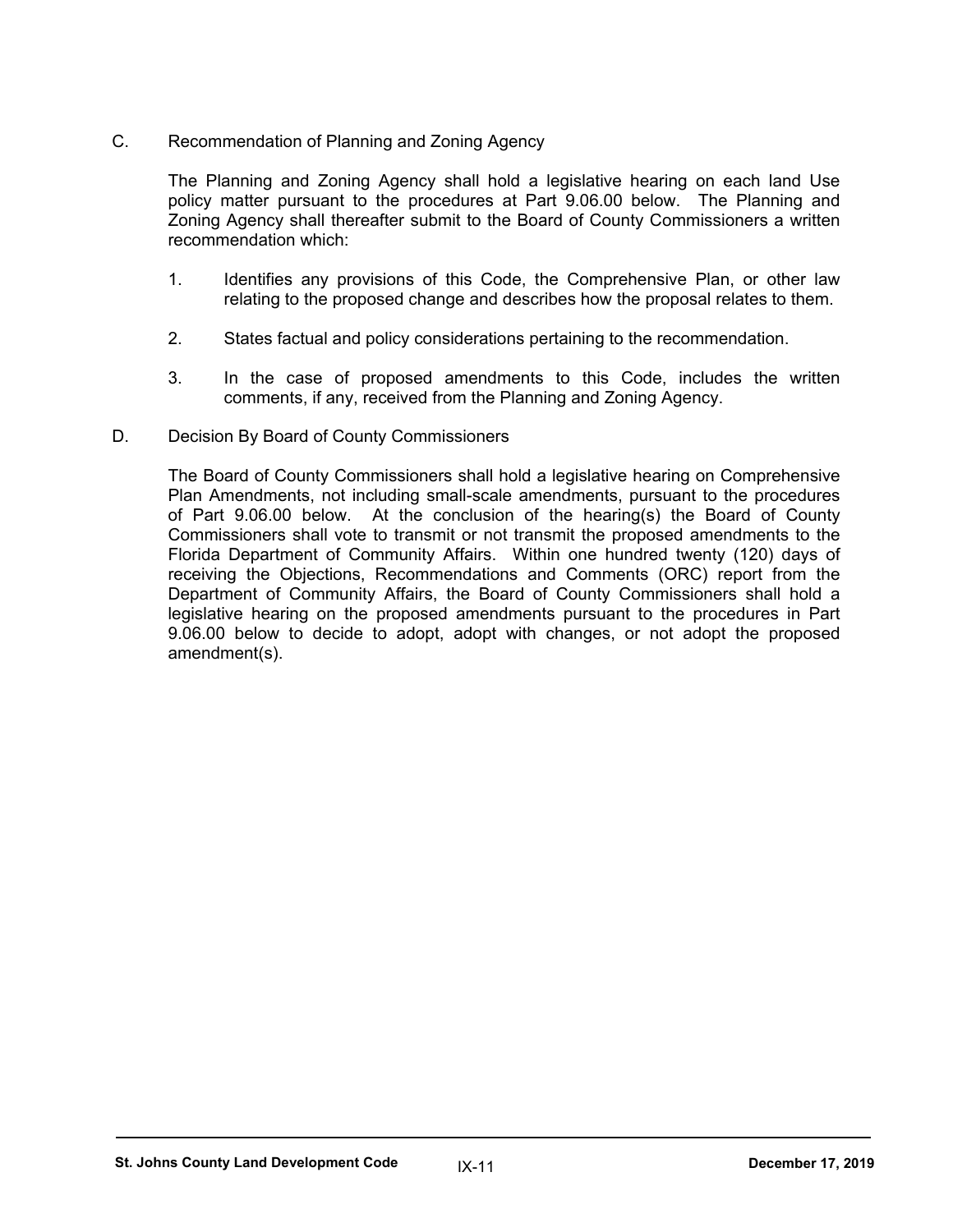## **PART 9.06.00 HEARINGS**

#### **Sec. 9.06.01 Generally**

Under the law of Florida, a hearing on a land Use matter may be legislative or quasi-judicial. Although Florida law often provides specific direction as to whether specific types of hearings are quasi-judicial or legislative, as a general guideline, if the hearing is for the purpose of establishing land Use policy that will have general applicability, the hearing is legislative and must be conducted in accord with procedures applicable to such hearings. Alternatively, if the purpose of the hearing is to apply general standards of this Code to a development proposal, then the hearing is quasi-judicial and must be conducted in accordance with procedures applicable to such hearings. Set forth below are guideline procedures for each type of hearing when such a hearing is to be held by either the Planning and Zoning Agency or the Board of County Commissioners. These procedures may be varied for good cause by the Chairman to the extent allowed by Florida law.

#### **Sec. 9.06.02 Legislative Hearings**

A. Notice

Notice that complies with the requirements of Chapter 163, Chapter 125, or other applicable provisions of Florida Statutes, shall be given.

- B. Conduct of Hearing
	- 1. The matter shall be introduced by the County Administrator or designee.
	- 2. The County Administrator or designee shall present the analysis of the proposed action, any recommendation by the Planning and Zoning Agency, and any reports or recommendations received from other agencies.
	- 3. Interested parties shall be allowed to submit written recommendations and comments before or during the hearing, and shall be given a reasonable opportunity to make oral statements in favor of or in opposition to the proposal.

#### **Sec. 9.06.03 Quasi-Judicial Hearings**

A. Rights of Parties

All parties to a quasi-judicial proceeding shall have the following rights:

- 1. Present their case or defense by oral and documentary evidence. This shall not include a right to compel testimony or production of non-public or confidential documents.
- 2. Submit rebuttal evidence, and conduct such cross-examination as may be required for a full and true disclosure of the facts.
- 3. Submit proposed findings and conclusions and supporting reasons therefor.
- 4. Make offers of compromise or proposals of adjustment. This shall not empower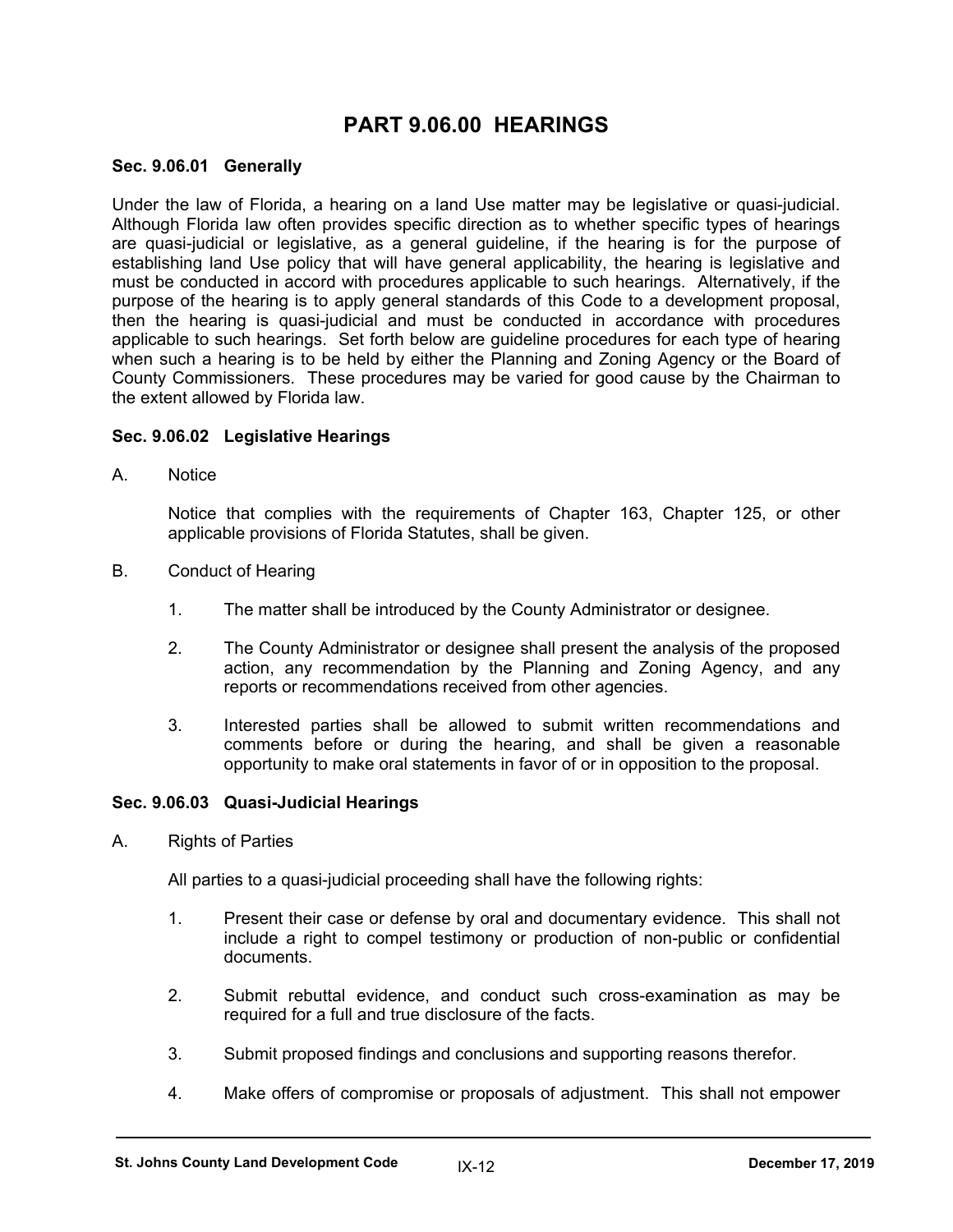the County to accept any compromise or endorsement, otherwise not authorized by law.

- 5. Be accompanied, represented and advised by counsel or represent themself. This shall not be interpreted to require the County to provide counsel to any party.
- 6. Be promptly notified of any action taken on the matter.

#### B. Evidence

Evidence may be submitted that would be admissible in civil proceedings in the courts of this State, but in receiving evidence due regard shall be given to the technical and highly complicated subject matter which must be handled. The exclusionary rules of evidence shall not be used to prevent the receipt of evidence having substantial probative effect, however; parties must be given an opportunity to cross-examine witnesses. Otherwise, however, effect shall be given to rules of evidence recognized by the law of Florida.

C. Discussion by Board

Following the public portion of the hearing, the Planning and Zoning Agency or County Commission may debate and take action in accordance with their standard procedures. Witnesses may be called or recalled to answer questions. If rebuttal of such testimony is requested, it should be allowed but may be strictly limited.

D. Final Order

A Final Order on each request shall be made within thirty (30) calendar days of the last hearing at which such request was considered. Each Final Order may contain findings of fact and conclusions upon which the Order is based, and may include such conditions and safeguards as are appropriate in the matter including reasonable time limits within which action pursuant to such Order shall be begun or completed or both. The Final Order shall be furnished to the County Administrator and to the Applicant. Any finding of fact or conclusion of law included in the Order may be conclusionary or general in nature, and the inclusion of any finding of fact or conclusion of law shall not prevent or impair the Final Order from being found to be properly supported (a) by competent substantial evidence in the record or (b) by any conclusion of law supported by the record.

E. Record

A record of all matters considered at a quasi-judicial hearing shall be created by the County. A verbatim transcript of the record is not required but the County shall establish such record in a sufficient degree to disclose the factual basis for its final determination with respect to such requests and appeals.

#### **Sec. 9.06.04 Notice Of Hearings**

A. Generally

In addition to any requirements of state law that may apply to a given matter, the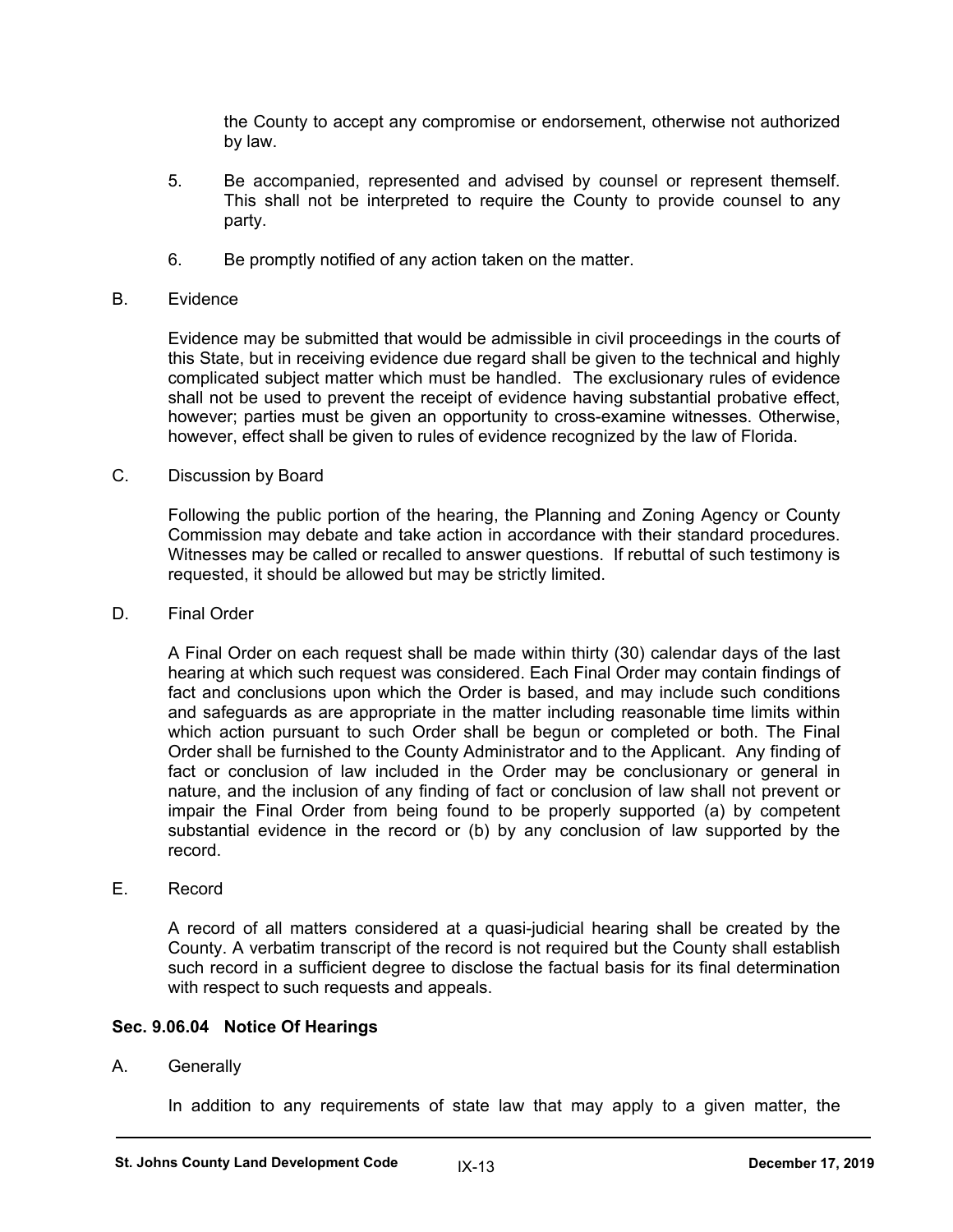following notice requirements shall be followed. Where more than two methods of notice are required, failure to receive notice by one of the methods provided in this section shall not constitute a jurisdictional defect or be grounds to invalidate a public hearing if a good faith attempt was made to provide such notice and all other notice requirements are met.

#### B. Mailed Notices

Not less than fifteen (15) business days in advance of the date of the required public hearing(s) at which an application for a rezoning, Major Modification to Planned Unit Development (PUD) or Planned Rural Development (PRD), Special Use, or Variance is to be considered, the time and place of the public hearing shall be posted by United States mail to all Owners of real property within three hundred (300) feet of the boundaries of the land upon which the application is made; provided however, that where the Applicant is the Owner of land not included in such application and such land that is not included in the application is a part or adjoins the parcel upon which such request is made, the Applicant shall give mailed notice to adjacent property Owners that are not a party to the application.

For the purpose of notice requirements to adjoining Owners within three hundred (300) feet, the names and addresses may be provided by the St. Johns County Administrator to the Applicant, which list shall include said information obtained from the St. Johns County Property Appraiser records within ninety (90) days prior to the last date that such fifteen (15) business day notice must be mailed. Such list prepared for any required public hearing with the Planning & Zoning Agency shall also be used for a required public hearing with the Board of County Commissioners. A record of the date on which the list was compiled shall be provided to and maintained by the County.

Notwithstanding the provisions of this Section, mailed notice requirements for administrative rezonings, as defined and provided in Section 9.05.01 of this Code, shall be in accordance with Florida Statutes.

C. Published Notice

Not less than fifteen (15) days in advance of the date of the required public hearing(s) at which an application for a rezoning, Major Modification to a PUD or PRD, Minor Modification to a PUD or PRD, Special Use, Variance, or Temporary Use Permit is to be considered, the time and place of the public hearing shall be published once in a St. Johns County Newspaper of general circulation, and others as deemed necessary by the County Administrator.

Notwithstanding the provisions of this Section, published notice requirements for administrative rezonings, as defined and provided in Section 9.05.01 of this Code, shall be in accordance with Florida Statutes.

D. Signs

Not less than fifteen (15) days in advance of the date of the required public hearing(s) at which an application for a rezoning, Major Modification to a PUD or PRD, Minor Modification to a PUD or PRD, Special Use, Variance, or Temporary Use Permit is to be considered, the County Administrator shall cause a Sign or Signs to be posted on the subject parcel. Such Sign(s) shall be in the form required by the County Administrator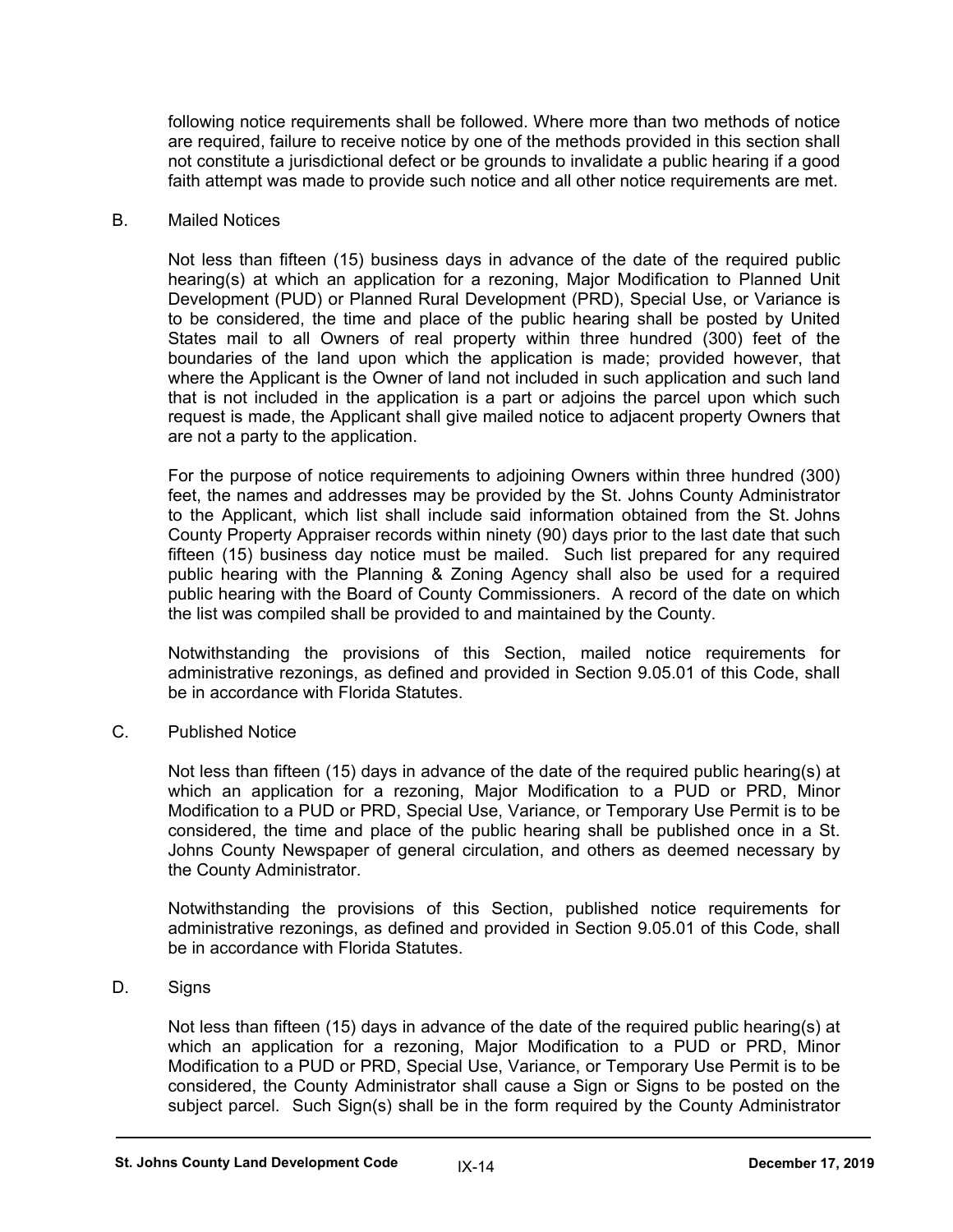and shall be erected in full view of the public on each street side of such land. Where such land does not have frontage on a public street, such Signs shall be erected on the nearest street Right-of-Way.

Notwithstanding the provisions of this Section, Signage requirements for administrative rezonings, as defined and provided in Section 9.05.01 of this Code, shall be in accordance with Florida Statutes.

E. Notice For Continued Hearings

Notwithstanding any other provision in the Code for notice of any hearing, a hearing that is continued or recessed to a time and date certain, as announced at the continued or recessed hearing, shall be required only to be noticed in a reasonable manner as determined by the County Administrator so long as that notice complies with any applicable, specific, statutory requirement.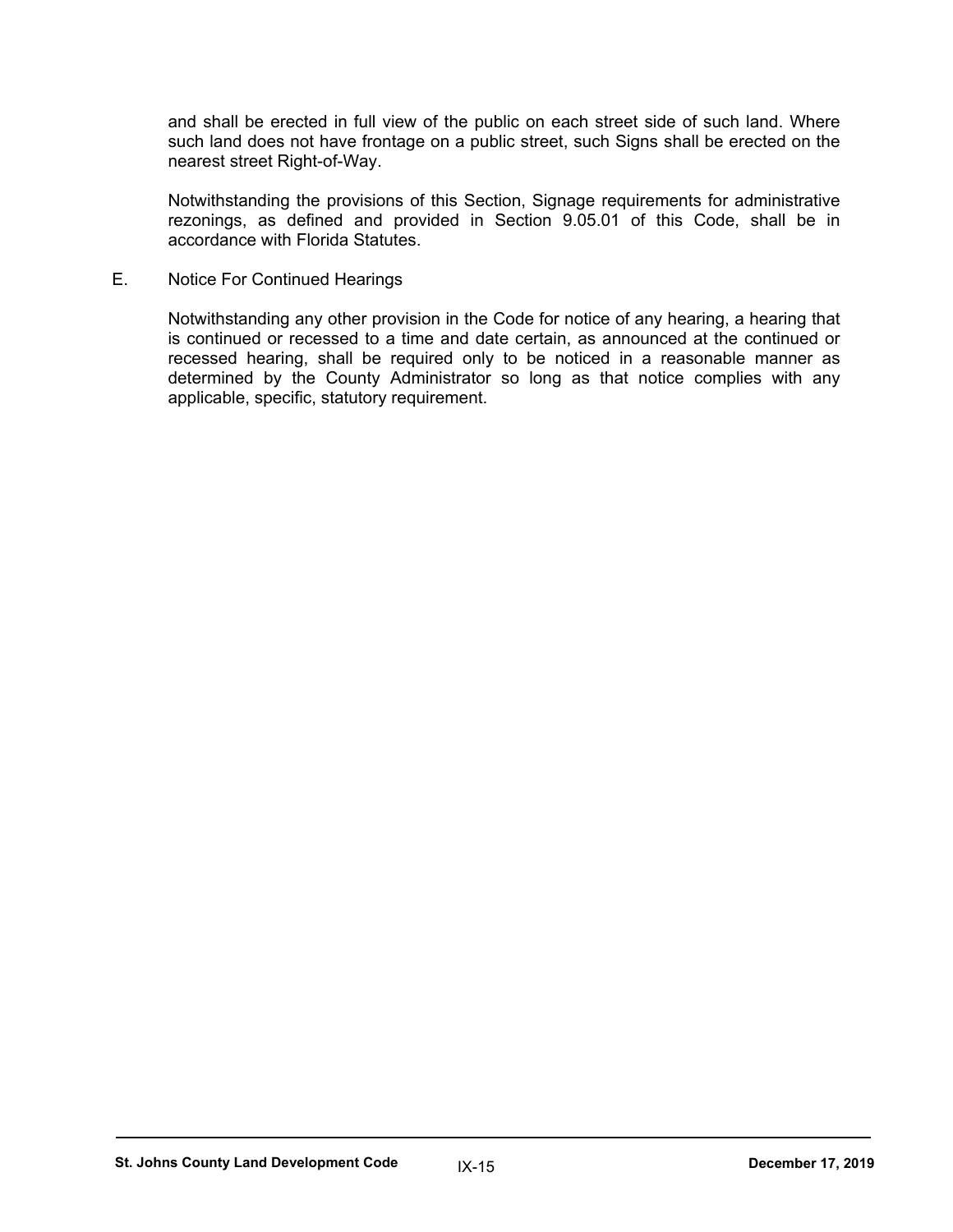# **PART 9.07.00 APPEALS**

#### **Sec. 9.07.01 Adversely Affected Person Defined**

An "adversely affected person" as used herein shall be any person who is suffering or will suffer an adverse effect to an interest protected or furthered by the St. Johns County Comprehensive Plan, including but not limited to: interests related to health and safety; police and fire protection services; densities or intensities of development; transportation facilities; recreational facilities; educational facilities; health care facilities, equipment, or services; and environmental or natural resources. The alleged adverse effect may be shared in common with other members of the community at large, but must exceed in degree the general interest in community good shared by all persons. A person within the area receiving mailed notice for the hearing on the matter at issue shall be automatically deemed to be an adversely affected person.

#### **Sec. 9.07.02 Appeals From Decisions Of The County Administrator In Enforcing This Code**

An Applicant or any adversely affected person may appeal any final decision of the County Administrator in enforcing this Code to the Board of County Commissioners by filing a notice of appeal with the County Administrator within thirty (30) days of the decision. The appeal shall be scheduled on the next reasonably available meeting of the Board of County Commissioners. The decision of the Board of County Commissioners shall constitute final action for the County and may, thereafter, be appealed to circuit court in accordance with Florida law.

### **Sec. 9.07.03 Appeals From Decisions Of The Planning and Zoning Agency**

The County Administrator, an Applicant or an adversely affected party, as defined in Section 9.07.01, may appeal any final decision by the Planning and Zoning Agency, to the Board of County Commissioners. Appeals are made to the Board of County Commissioners by filing a notice of appeal with the County Administrator within thirty (30) days of the date when the written Final Order is signed and dated. The appeal shall be scheduled on the next available meeting of the Board of County Commissioners. The decision of the Board of County Commissioners shall constitute final action for the County and may, thereafter, be appealed to circuit court in accordance with Florida law.

#### **Sec. 9.07.04 Appeals From Decisions Of The Architectural Review Committee or Design Review Board**

The County Administrator, an Applicant or an adversely affected party, as defined in Section 9.07.01, may appeal a determination of the Architectural Review Committee or Design Review Board to the Board of County Commissioners by filing a notice of appeal in writing to the County Administrator within thirty (30) days of the date of the Final Order. The decision of the Board of County Commissioners shall constitute final action for the County and may, thereafter, be appealed to circuit court in accordance with Florida law.

#### **Sec. 9.07.05 Notice Of Appeal**

A notice of appeal shall contain:

A. A statement of the decision to be reviewed, and the date of the decision.